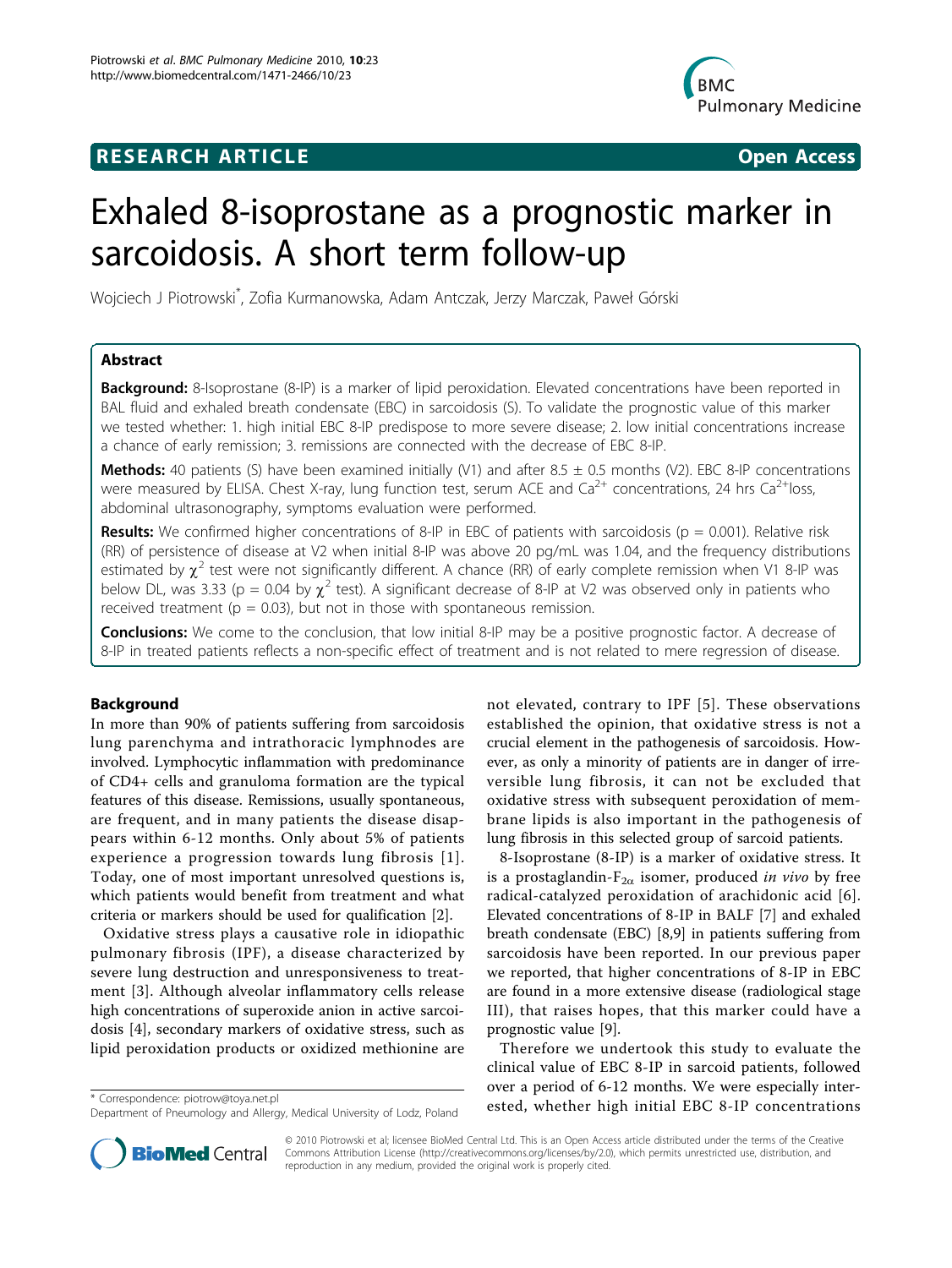predispose to more severe disease, low initial concentrations increase a chance of early remission, and whether remissions are connected with the decrease of EBC 8-IP concentrations.

#### Methods

#### Study group

40 caucasian patients (23 women, age  $39 \pm 11$ ) with sarcoidosis were included. In all patients the diagnosis was proved by histo-pathological examination, except those with the stage I/II disease with acute onset and typical radiological and BAL features [[1\]](#page-6-0). Four patients had been treated in the past, but all were treatment-naïve for at least 12 months at the time of initial evaluation. They were non-smokers, non-atopic, and had no significant co-morbidities. Respiratory infection in the last 4 weeks was an exclusion criterion. Extrapulmonary sarcoidosis was suspected or proven in 14 patients (enlarged spleen in USG - 7, skin changes other than erythema nodosum - 6, impaired liver function tests - 2, positive liver biopsy - 1, enlarged abdominal lymphnodes - 1, facial nerve palsy - 1). Although extrapulmonary involvement was not a subject of our study, regression of extrapulmonary signs present at V1 was a condition to qualify a patient as healthy at V2 (complete remission). Characteristics of the study group is presented in Table 1. Four patients from

## Table 1 Radiological stages, lung function tests parameters, frequency of patients with Löfgren syndrome, abnormal laboratory results, % of patients on treatment and disease duration in patients at initial evaluation (V1) and follow-up (V2) visits

| Feature                                                          | Visit 1         | Visit 2          |
|------------------------------------------------------------------|-----------------|------------------|
| Stage I                                                          | 23 (57.5%)      | 13 (-10 with CR) |
| Stage II                                                         | 9 (22.5%)       | 8 (-1 with CR)   |
| Stage III                                                        | 8 (20%)         | 8 (no CR)        |
| $FEV1$ (% predicted)                                             | $92.6 \pm 3.2$  | $93.8 \pm 3.1$   |
| FVC (% predicted)                                                | $97.9 \pm 3.0$  | $99.7 \pm 2.9$   |
| $FEV1/FVC$ (%)                                                   | $0.81 \pm 0.02$ | $0.80 \pm 0.02$  |
| DLCOc (% predicted)                                              | $87.3 \pm 3.4$  | $87.7 \pm 3.7$   |
| LS present and past                                              | 20 (50%)        |                  |
| LS present                                                       | 15 (37.5%)      | 0                |
| $SACE > 68$ IU/L                                                 | 11 (27.5%)      | 5 (12.5%)        |
| $S-Ca^{2+} > 2.62$ mmol/L                                        | $1(2.5\%)$      | 2(5%)            |
| U-Ca <sup>2+</sup> > 7.5 mmol/24 h                               | 3(7.5%)         | 5(12.5%)         |
| $CRP > 5$ mg/L                                                   | 15 (37.5%)      | 5 (12.5%)        |
| On treatment                                                     | 0               | 8 (20%)          |
| T from first symptoms to V1<br>(weeks, median: 25-75 percentile) | $10[4-60]$      |                  |

CR – complete remission, DLCOc – diffusion capacity for CO corrected for hemoglobin, FEV<sub>1</sub> #8211; forced expiratory volume in 1<sup>st</sup> second of expiration, FVC – forced vital capacity, LS – Löfgren syndrome, S – serum, SACE – serum angiotensin converting enzyme, T – time, U – urine.

the present study group participated in the study published previously (10%) [[9\]](#page-6-0).

#### Control group

34 healthy never smokers (19 women, age  $45 \pm 10$ ), members of a hospital staff, free of respiratory infection in the last 4 weeks.

## Ethics

The study was approved by Ethical Committee at Medical University of Lodz (consent N° RNN/99/08/KE) and all patients signed informed consent.

#### Exhaled breath condensate collection

EBC was collected using a condensing device (Ecoscreen, Jaeger, Germany). Patients were asked to breath out spontaneously through a mouthpiece equipped with a saliva trap for 10 min. The respiratory rate ranged from 15 to 20 breaths/min. All subjects wore a nose-clip and rinsed their mouths with distilled water just before and after the  $7<sup>th</sup>$  min of the condensing process, in order to reduce nasal contamination. Samples were stored at -80°C until measurements. The collection of EBC was performed following available recommendations [\[10\]](#page-6-0).

#### Measurement of 8-isoprostane

Concentrations of 8-isoprostane in EBC were measured by a specific enzyme immonoassay (EIA) kit (Cayman Chemical, Ann Arbour, MI) as previously described [[9](#page-6-0)]. The detection limit was 5 pg/ml. Levels of measured mediator below the detection limit were arbitrarily assumed to be half of the detection limit value. All samples were measured in duplicate. The intra-assay reproducibility (coefficient of variation, CV) calculated from all measurements was 13.2%. The inter-assay reproducibility was estimated on the basis of repeated measurements in 17 control subjects (samples taken over a 4 week interval). The CV was 19.0%. In 2 subjects (11.8%) the onegrade change between 8-IP concentration was found between ranges (from <5 to 5-20 pg/mL).

#### Other procedures at V1 and V2

All patients had postero-anterior and lateral chest X-ray (CXR) and high resolution computed tomography (HRCT). Lung function tests were performed according to ERS/ATS standards [[11,12\]](#page-6-0). FEV<sub>1</sub>, FVC, FEV<sub>1</sub>/FVC and lung diffusion capacity, corrected for haemoglobin (DLCOc) was measured. Bronchoscopy with bronchoalveolar lavage (BAL) was performed only at V1, according to British Thoracic Society Guidelines [[13\]](#page-6-0). BAL was collected and worked out as described previously [[9\]](#page-6-0). Blood was collected for serum angiotensin converting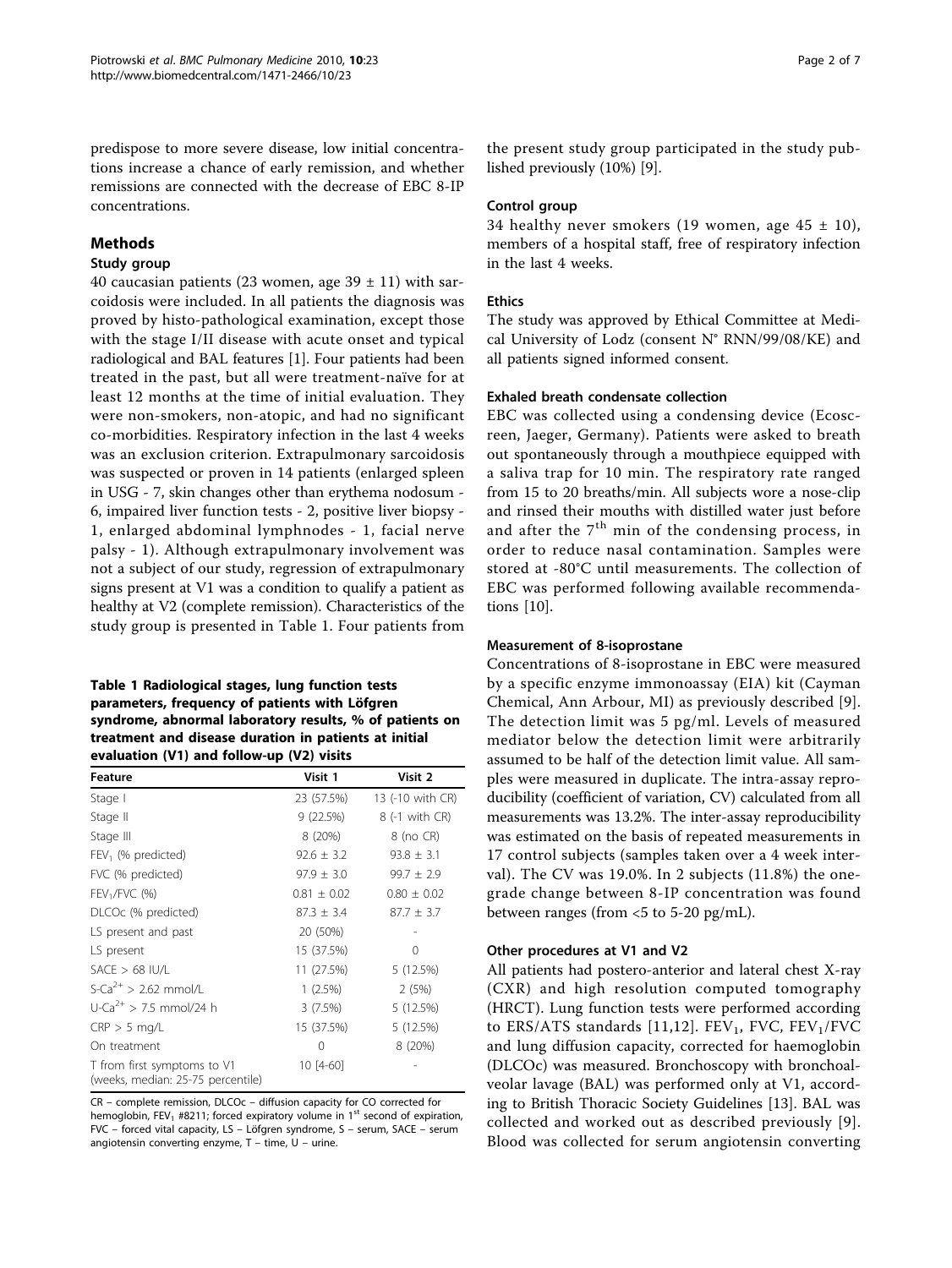enzyme (SACE), CRP and calcium, 24 hrs urine was collected for calcium loss.

#### Definitions of disease progression and activity

For the purpose of this study, to define evolution of the disease at visit 2 we used a simple scoring system (Table 2). According to the number of points at the final visit, the patient was put into one of the following groups:

Complete remission - complete regression of radiological findings and no symptoms, laboratory results normal, no signs of other extrapulmonary involvement (score at  $V2 = 0$ ).

Partial remission - radiological improvement but chest X-ray still abnormal, or complete regression of radiological findings but at least one laboratory abnormality, or any general or respiratory symptom consistent with clinical picture of sarcoidosis present, or persistence of any other signs of pulmonary and extrapulmonary sarcoidosis (score at  $V2 \geq 1$ , but decreased  $\geq 2$ points compared to V1).

Stabilization - no change in radiological picture and lung function tests results, no progression in clinical symptoms and new laboratory abnormalities, no new extrapulmonary manifestations (score at  $V2 \pm 1$  point compared to V1).

Progression - worsening of radiological findings and/ or lung function tests results, new pulmonary, general and extrapulmonary symptoms (score at V2 increased ≥ 2 points). This is only theoretical, as there were no patients with progression in our study group. For (no-CR, including partial remission and stabilization).

#### Statistical analysis

Data were shown as mean ± standard error of means (SEM), with exception of age (mean± standard deviation). Kolmogorow-Smirnoff test was used to assess normality. Median with 25 and 75 percentile was provided, for not normally distributed data. Unpaired T-test (for normally distributed data) or Mann-Whitney test (for non-parametric data) was used to compare sarcoidosis with the controls. Paired T-test was used for calculation of differences between V1 and V2 results of EBC 8-IP in treated patients and untreated patients with spontaneous remission. When more than 2 groups were compared with, one-way ANOVA and Bonferroni post-test (for data with Gaussian distribution) or Kruskall-Wallis followed by Dunn's Multiple Comparison Test (for data without normal distribution) were used. Relative risk (RR) as a ratio of expected to unexpected risks was calculated. The differences in frequency distribution between subgroups (remission vs no remission when 8-IP  $\langle$  5 or  $>$  20 pg/mL) were estimated by  $\chi^2$  and Fischer tests. Spearman test was applied to assess correlations. The p value  $\leq 0.05$  was assumed as statistically significant.

## Results

EBC 8-IP concentrations were higher in sarcoidosis (median; 25-75 percentile): 8.50; 2.50-17.40 vs 2.50;

Table 2 Estimation of clinical status of sarcoidosis at follow-up visit (V2)

| V2 examinations                                                            | Score                                                                            |  |  |
|----------------------------------------------------------------------------|----------------------------------------------------------------------------------|--|--|
| Radiology (CXR)                                                            | 0. normal                                                                        |  |  |
|                                                                            | 1. abnormal, improved to V1                                                      |  |  |
|                                                                            | 2. abnormal, no change to V1                                                     |  |  |
|                                                                            | 3. worse than V1                                                                 |  |  |
| LFT<br>(FEV <sub>1</sub> , FVC, FEV <sub>1</sub> /FVC, DLCOc)              | 0. FEV <sub>1</sub> /FVC>70%, other parameters $\geq$ 80% predicted              |  |  |
|                                                                            | 1. FEV <sub>1</sub> /FVC $\leq$ 70%, at least one of the other $<$ 80% predicted |  |  |
| Laboratory (SACE, CRP, S-Ca <sup>2+</sup> , U-Ca <sup>2+</sup> )           | 0. all within NL                                                                 |  |  |
|                                                                            | 1. at least one out of NL                                                        |  |  |
| Lofgren syndrome (EN, elevated BT, arthritis, oedema)                      | 0. absent                                                                        |  |  |
|                                                                            | 1. present                                                                       |  |  |
| General symptoms (fatique, weight loss, sweating, arthralgia, myalgia etc) | 0. absent                                                                        |  |  |
|                                                                            | 1. present                                                                       |  |  |
| Respiratory symptoms (cough, breathlessness, exercise intolerance etc)     | 0. absent                                                                        |  |  |
|                                                                            | 1. present                                                                       |  |  |
| Extrapulmonary signs and symptoms                                          | 0. absent                                                                        |  |  |
|                                                                            | 1. present                                                                       |  |  |

Only patients with the sum of points at V2 = 0 were qualified as having complete remission. BT – body temperature, DLCOc – diffusion capacity for CO corrected for hemoglobin, EN – erythema nodosum, FEV<sub>1</sub> – forced expiratory volume in 1<sup>st</sup> second of expiration, FVC – forced vital capacity, LFT - lung function tests, NL normal; limits, S – serum, SACE – serum angiotensin converting enzyme, T – time, U – urine.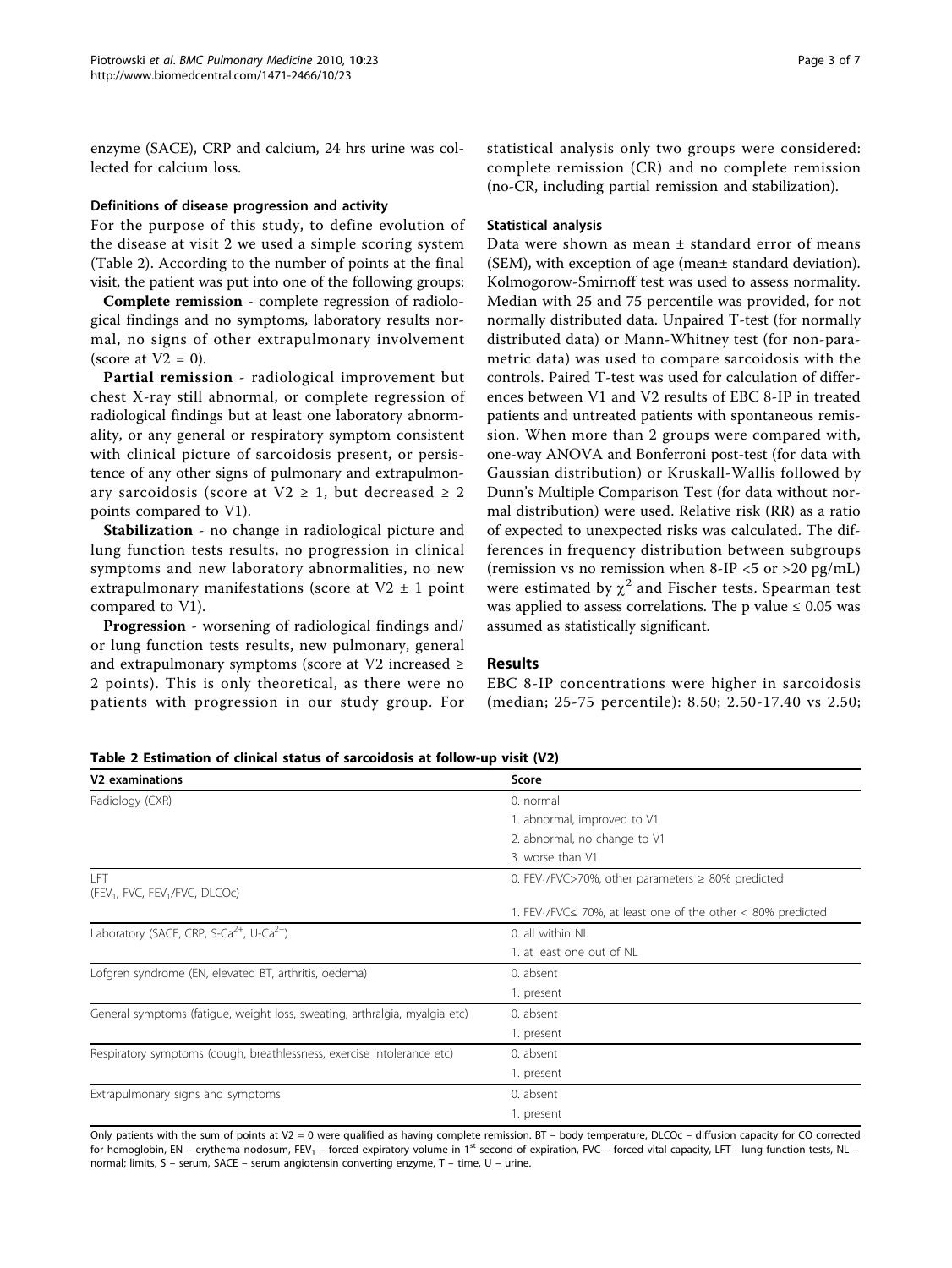2.50-3.90, p = 0.001. In 14 out of 40 patients (35%) and in 26 out of 34 healthy controls (76%) 8-isoprostane concentrations were below detection limit (Figure 1). Concentrations were the highest in stage III ( $p = 0.03$  vs stage I), and the proportion of readings below detection limit were: 12/23 (52%), 1/9 (11%) and 1/8 (12.5%) in stages I, II and III, respectively (Figure 2).

Relative risk (RR) of persistence of sarcoidosis in 6-12 months of follow-up when initial 8-IP was above 20 pg/mL was 1.04 (95%CI = 0.21-4.19, p = 0.94). The chance of early remission (RR) when 8-IP was below detection limit was  $3.33$  (95%CI = 1.20-5.78, p = 0.03). We found a significant relationship between low 8-IP concentrations (below detection limit) and frequency of complete remission ( $p = 0.04$ ). See contingency table for detailed results (Table 3).

A significant decrease of 8-isoprostane concentration at V2 was observed only in patients, who received systemic steroids  $(p = 0.02)$  (Figure [3\)](#page-4-0), but was not observed in other patients, especially those, who experienced spontaneous complete remission. When treated patients were excluded from analysis, there were no significant differences in V1:V2 ratio between prognostic groups (CR vs no-CR).

There was no significant correlation between 8-IP or V1:V2 8-IP ratio and BAL cells, laboratory parameters of activity or duration of disease.

Table [4](#page-4-0) shows data of BAL cellularity, lung function test parameters, laboratory parameters, time from onset of disease to V1 and frequency of Löfgren syndrome in subgroups divided according to radiological stage.





difference between stages estimated by Kruskal-Wallis test  $(p = 0.03)$ . The Dunn's Multiple Comparison post-test showed the significant difference between stage I and III ( $p < 0.05$ ). There were no differences between stage I and II and stage II and III ( $p > 0.05$ ).

#### Table 3 Contingency table

|          |                       |            | EBC 8-IP $[pq/mL]$ |                |       |
|----------|-----------------------|------------|--------------------|----------------|-------|
|          |                       | < 5        | $5-20$             | > 20           | Total |
| $CR (+)$ | No of patients        | 7          | $\mathfrak{D}$     | $\mathfrak{D}$ | 11    |
|          | % with CR             | 63.6       | 18.2               | 18.2           | 100   |
|          | % with FBC 8-IP level | 50.0       | 10.5               | 28.6           | 27.5  |
|          | $\chi^2$              | $p = 0.04$ |                    |                |       |
| $CR(-)$  | No of patients        | 7          | 17                 | 5              | 29    |
|          | % with CR             | 24.1       | 58.6               | 17.2           | 100   |
|          | % with FBC 8-IP level | 50.0       | 89.5               | 71.4           | 72.5  |
|          | $\chi^2$              |            |                    | <b>NS</b>      |       |
| Total    | No of patients        | 14         | 19                 | 7              | 40    |
|          | % with CR             | 35.0       | 47.5               | 17.5           | 100   |
|          | % with FBC 8-IP level | 100        | 100                | 100            | 100   |

#### **Discussion**

This is the first study analyzing possible prognostic value of exhaled breath 8-isoprostanes in sarcoidosis. We confirmed earlier results, showing higher EBC 8 isoprostane concentrations, especially in patients with more advanced pulmonary changes. In this follow-up study (albeit short) we have also shown, that low 8 isoprostane (rather than high levels) may describe future prognosis, literally that patients with values below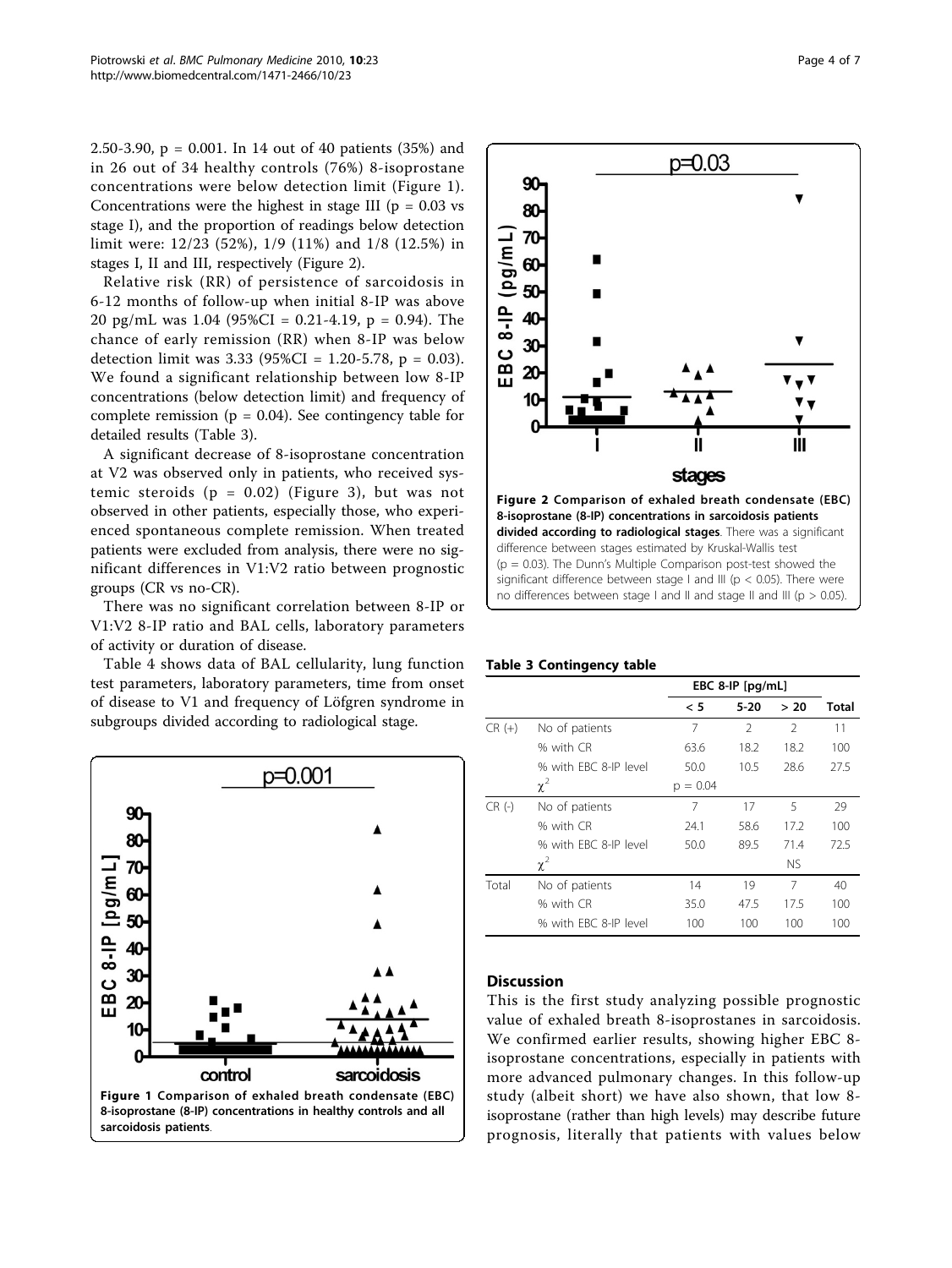<span id="page-4-0"></span>

detection limit are more likely to recover spontaneously in a short period of time.

Sarcoidosis is usually a self-limiting disease, which lasts 12-36 months in 50% of patients, in the majority of cases disappears with no or minimal consequences within 5 years, at the latest [[1\]](#page-6-0). Remissions within 6 months are not uncommon, especially in stage I and with those with Löfgren syndrome (LS) [\[1](#page-6-0)]. In our findings complete early remissions occurred in 11 out of all (40) sarcoid patients (10 were diagnosed as stage I, 1 as stage II, 8 presented LS). Therefore, we decided to analyze the rate of early remissions (6-12 months) in the context of 8-IP concentrations in EBC.

## Do high initial EBC 8-isoprostane concentrations predispose to more severe disease

Initial concentrations of 8-IP were significantly higher in patients with more advanced disease (radiological stage 3). Undetectable levels of EBC 8-IP were much less frequent in stage II and III compared to controls and patients within stage I. However, patients with the highest levels (above the highest concentration in a control group) do not show significantly increased risk of disease persistence after few months of observation. Due to

| Table 4 BAL cytological pattern, lung function tests parameters, laboratory results, % of patients on treatment and |  |
|---------------------------------------------------------------------------------------------------------------------|--|
| time from first symptoms to visit 1 in sarcoidosis patients divided according to radiological stage                 |  |

|                                          | Stage I                                   | Stage II                                    | Stage III                                 | <b>Difference</b>                                    |
|------------------------------------------|-------------------------------------------|---------------------------------------------|-------------------------------------------|------------------------------------------------------|
|                                          |                                           |                                             |                                           |                                                      |
| BAL lymphocytes (%)                      | $29.6 \pm 3.5$                            | $34.9 \pm 7.3$                              | $32.8 \pm 7.0$                            | <b>NS</b>                                            |
| BAL lymphocytes $(x 104/mL)$             | $5.03 \pm 1.08$                           | $8.5 \pm 2.7$                               | $10.98 \pm 4.15$                          | <b>NS</b>                                            |
| BAL neutrophils (%)                      | $1 \pm 0.33$<br>$(1) [0-1]$               | $1.13 \pm 0.4$<br>$(1)$ $[0-2]$             | $0.33 \pm 0.21$<br>$(0)$ $[0-5]$          | <b>NS</b>                                            |
| <b>BAL</b> neutrophils<br>$(x 10^4$ /mL) | $0.15 \pm 0.06$                           | $0.22 \pm 0.08$                             | $0.23 \pm 0.22$                           | <b>NS</b>                                            |
| BAL eosinophils (%)                      | $1.17 \pm 0.25$<br>$(1)$ $[0.5-1.5]$      | $0.75 \pm 0.25$<br>$(1) [0-1]$              | $0.72 \pm 0.32$<br>$(1)$ $[0-5]$          | <b>NS</b>                                            |
| <b>BAL</b> eosinophils<br>$(x 10^4$ /mL) | $0.14 \pm 0.03$                           | $0.16 \pm 0.25$                             | $0.72 \pm 0.32$                           | $p \leq 0.01$ : I vs III<br>$p \le 0.05$ : Il vs III |
| $FEV1$ (% predicted)                     | $99.4 \pm 3.5$                            | $81.1 \pm 7.5$                              | $87.8 \pm 7.0$                            | $p \le 0.05$ : I vs II                               |
| FVC (% predicted)                        | $104.7 \pm 3.5$                           | $84.8 \pm 7.0$                              | $94.9 \pm 4.0$                            | $p \le 0.05$ : I vs II                               |
| $FEV1/FVC$ (%)                           | $0.83 \pm 0.02$                           | $0.78 \pm 0.04$                             | $0.77 \pm 0.04$                           | <b>NS</b>                                            |
| DLCOc (% predicted)                      | $96.8 \pm 4.4$                            | $77.4 \pm 6.0$                              | $77.1 \pm 6.3$                            | $p \le 0.05$ :   vs   &                              |
| SACE (IU/L)                              | $65.8 \pm 8.6$                            | $98.8 \pm 30.3$                             | $45.8 \pm 12.8$                           | <b>NS</b>                                            |
| $S-Ca^{2+}(mmol/L)$                      | $2.46 \pm 0.02$                           | $2.44 \pm 0.08$                             | $2.50 \pm 0.02$                           | <b>NS</b>                                            |
| $U$ -Ca <sup>2+</sup> (mmol/24 h)        | $5.25 \pm 0.48$                           | $5.15 \pm 0.94$                             | $4.52 \pm 0.83$                           | <b>NS</b>                                            |
| $CRP$ (mg/L)                             | $7.30 \pm 2.27$<br>(5.0)<br>$[1.5 - 7.1]$ | $19.85 \pm 8.77$<br>(9.4)<br>$[4.6 - 25.3]$ | $4.40 \pm 1.71$<br>(2.5)<br>$[0.7 - 6.7]$ | <b>NS</b>                                            |
| T from onset to V1<br>(weeks)            | $38 \pm 25$<br>$(8)$ [4-24]               | $107 \pm 50$<br>$(8)$ [4-238]               | $149 \pm 55$<br>$(88)$ [18-289]           | $p \le 0.05$ :   vs                                  |
| <b>LS</b>                                | 15/23                                     | 5/9                                         | 0/8                                       |                                                      |

DLCOc - diffusion capacity for CO corrected for hemoglobin, FEV<sub>1</sub> - forced expiratory volume in 1<sup>st</sup> second of expiration, FVC - forced vital capacity, LS – Löfgren syndrome, S – serum, SACE – serum angiotensin converting enzyme, T – time, U – urine, V1 – visit 1.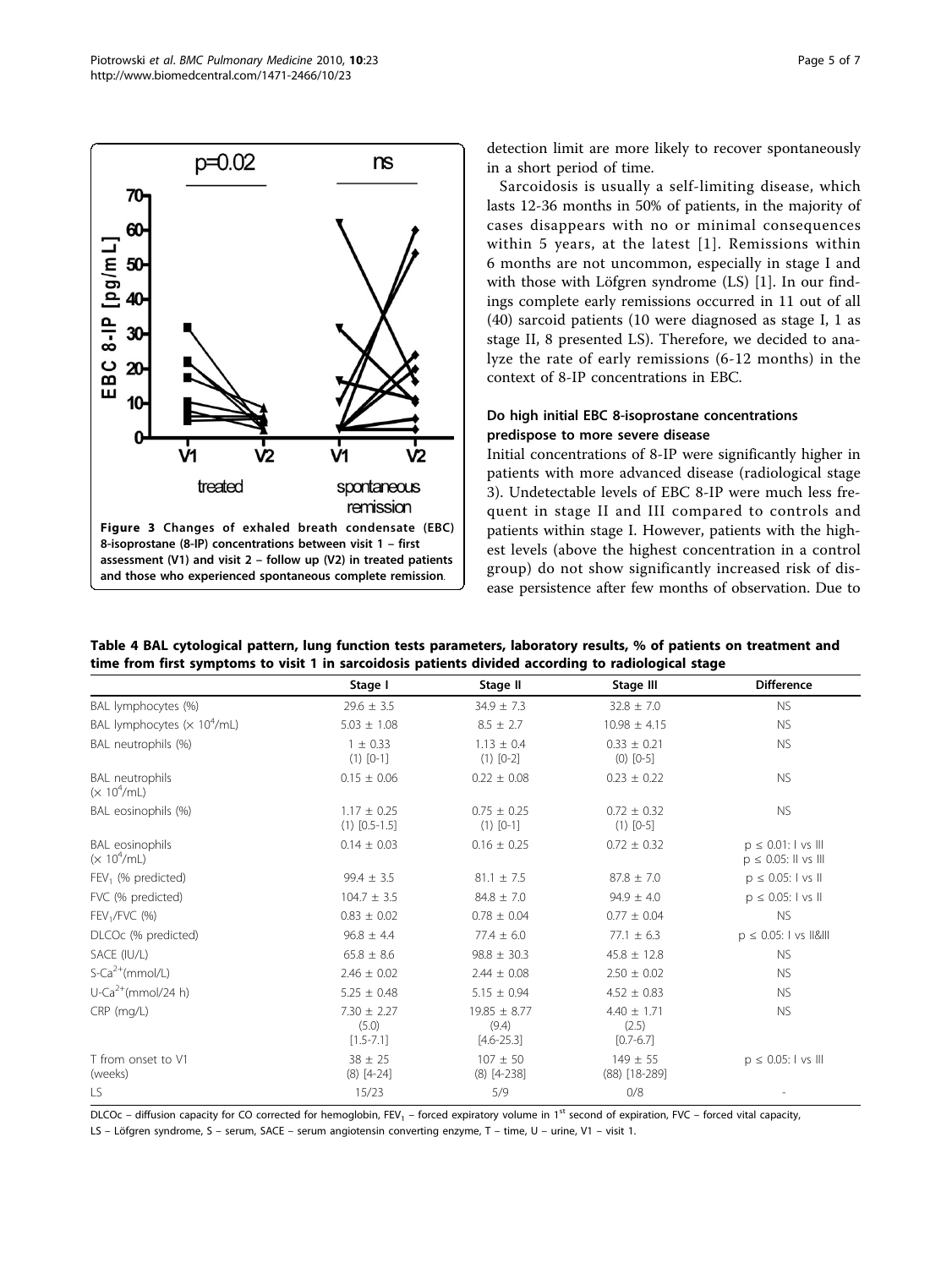a short period of observation, the preliminary character of these results should be taken into consideration. We know, that many patients experience complete remission later than after a year. In this study these patients could not have been identified. It means, that final results should be evaluated in the long-term follow-up study after at least a 2 year period, or even later.

## Do low initial concentrations increase a chance of early remission?

Our results show, that the chance of early remission is > 3 times higher in patients, who had concentrations of 8-IP in EBC below the detection limit. It is intriguing however, that some of these patients show-up with elevated EBC 8-IP after several months, regardless of the absence of clinical signs of the disease. This again, will deserve a long-term study, whether these patients are in danger of future relapse.

The value of our results was diminished by the fact that many sarcoid patients have low levels of EBC 8-IP. On the other hand, there is a substantial overlapping of sarcoidosis and control group results, therefore it is impossible to set up a clear cut-off level for "abnormal" results. In addition, although a large percentage of patients with stage I do recover early, we know from other studies and from everyday practice, that some patients experience relapses, usually within 2 years after remission. This can be evaluated in a long-term follow-up study.

## Do remissions are connected with the decrease of EBC 8-isoprostane concentrations?

We found, that only patients who received treatment between V1 and V2 (and who were on treatment at V2) have significantly reduced EBC 8-IP. In all, partial remissions were observed. This observation is especially striking in contrast with the lack of such an effect on the rest of patients, especially in those who experienced complete remission (in 5 out of 11 an increase was recorded). It suggests only unspecific role of systemic steroids, unrelated to the mere regression of granulomatous inflammation. Antczak et al. found decreased EBC 8-IP concentrations in inhaled steroid-treated patients with aspirin-sensitive and aspirin-insensitive asthma, comparing to steroid-naïve patients [[14\]](#page-6-0). Other authors do not confirm that inhaled steroids may decrease EBC 8-IP [\[15](#page-6-0)], however administration of oral steroids due to asthma exacerbation in children resulted in a significant decrease of EBC 8-IP [\[16](#page-6-0)].

There is no data in the literature on the possible influence of steroid treatment on EBC 8-IP in sarcoidosis and other interstitial lung disease.

On the basis of our results it is difficult to explain why some patients with clinical remission have high

concentrations of 8-IP in exhaled breath at final evaluation. The influence of other clinical states should be considered. Although infection and allergy were exclusion critera, we were not able to exclude subclinical states, which could have influenced the measurements. In some patients bronchial hyperreactivity may evolve [[17\]](#page-6-0), which would give another possible explanation for these outstanding results. Finally, we can not exclude, that in some of these subjects the disease is still active or will result in relapses.

#### Oxidative stress in the pathogenesis of sarcoidosis

Our results provide an argument for the possible role of oxidative stress and lipid peroxidation in sarcoidosis. Production of superoxide anion by BAL cells is increased proportionately to the grade of lymphocytic inflammation [[18\]](#page-6-0). Oxidative stress may be involved even in the very early stages of granuloma formation, as oxidants may stimulate macrophages to the production of TNF- $\alpha$  and other cytokines indispensable for granuloma formation. TNF- $\alpha$  may be detectable in EBC, however the concentrations were not elevated in sarcoidosis [[19\]](#page-6-0). Although, we have not measured TNF- $\alpha$  in our patient's EBC, such data would be interesting in the context of the possible application of anti-TNF agents in the treatment of refractory sarcoidosis [[20\]](#page-6-0). Elevated 8- IP concentrations in EBC may be related to the destruction of cellular membranes, but further studies are required to evaluate whether patients with high EBC 8-IP have a higher risk of lung fibrosis.

## Conclusions

This short-term follow-up study does not provide an evidence for negative prognostic value of high levels of EBC 8-IP. A long-term follow up study, involving more numerous and clinically heterogenous group of patients is necessary for conclusive evaluation. However, our data shows, that low concentrations of 8-IP in EBC may predispose to early remission. Complete remissions are not connected with a consistent decrease of EBC 8-IP. Only in patients treated with steroids, regardless the remission was achieved, the decrease of EBC 8-IP was noticed.

#### Abbreviations

BAL: bronchoalveolar lavage; CR: complete remission; DLCO: diffusion capacity for carbon monoxide; DLCOc: DLCO corrected for hemoglobin concentration; EBC: exhaled breath condensate; EIA: enzyme immunoassay; FEV<sub>1</sub>: volume in 1<sup>st</sup> second of forced expiration; FVC: forced vital capacity; 8-IP: 8-isoprostane; LS: Löfgren syndrome; RR: relative risk; SACE: serum angiotensin converting enzyme

#### Acknowledgements

This work was supported by Medical University of Lodz individual grants (502-11-451 and 502-11-710). Many thanks for linguistic corrections to Mr Colin Boyd.